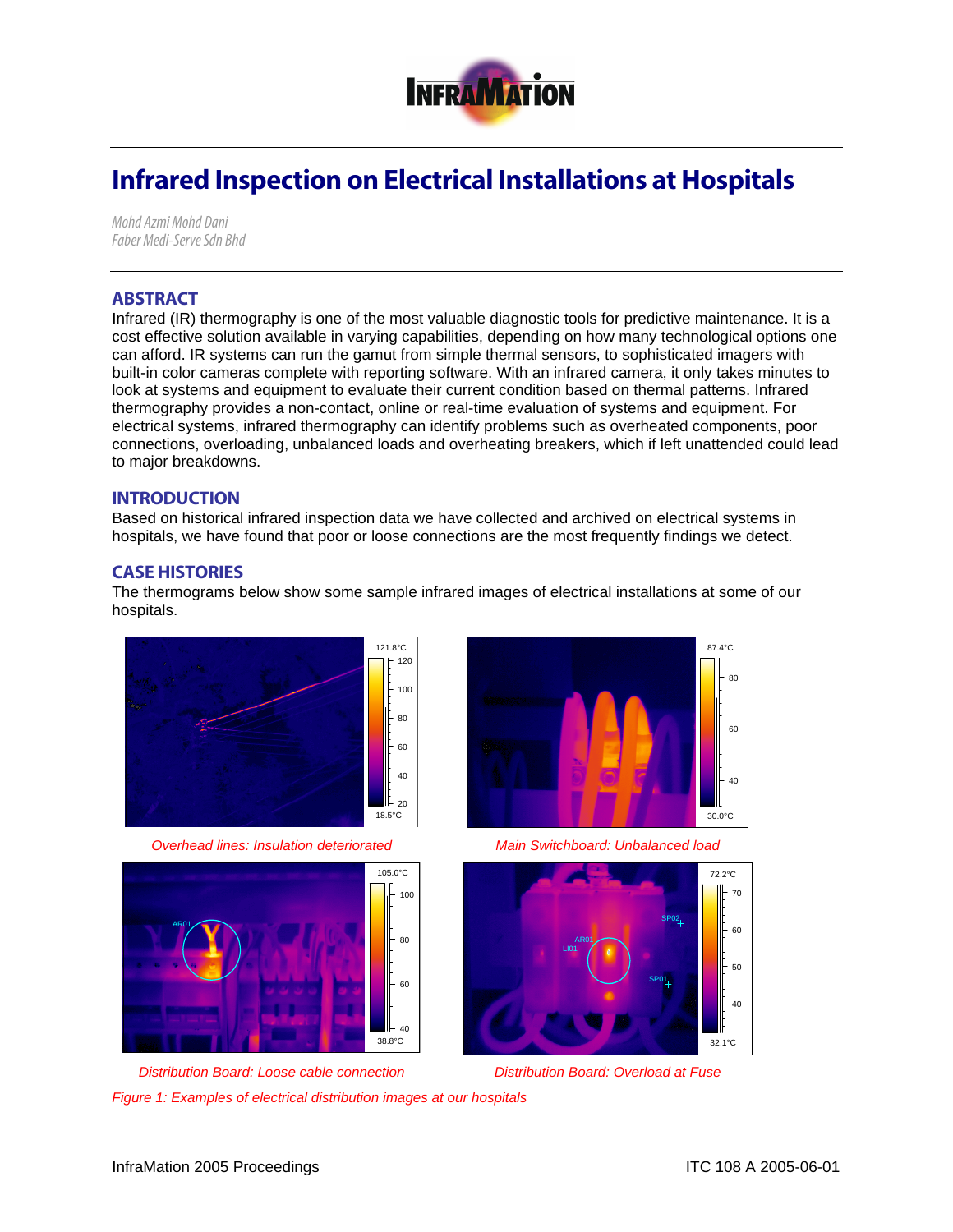



*Figure 2: Pre-repairs: loose connection creates excessive heat on cable end, thus producing a spike in the thermal pattern* 

The infrared image and thermal profile in Figure 2 shows a hot spot (at temperature 108.8 deg Celsius) on a cable connection at the distribution board. The overheating was caused by a loose or improper cable connection.

After corrective measures have been executed, the infrared image (Figure 3) shows no hot spots and the thermal profile shows the normal operating temperature under working conditions.



*Figure 3: Post-repairs: The thermal pattern is uniform* 



The infrared image and thermal profile below (Figure 4) shows hot spot (at temperature 125.9 deg Celsius) on the cable connection at the main switchboard. The overheating was caused due to deteriorated cable insulation. Arrows show where the red and yellow phase cable insulation has deteriorated.



*Figure 4: Pre-repairs: High temperatures on cable were detected. Cable heated due to deteriorated insulation at the main switchboard*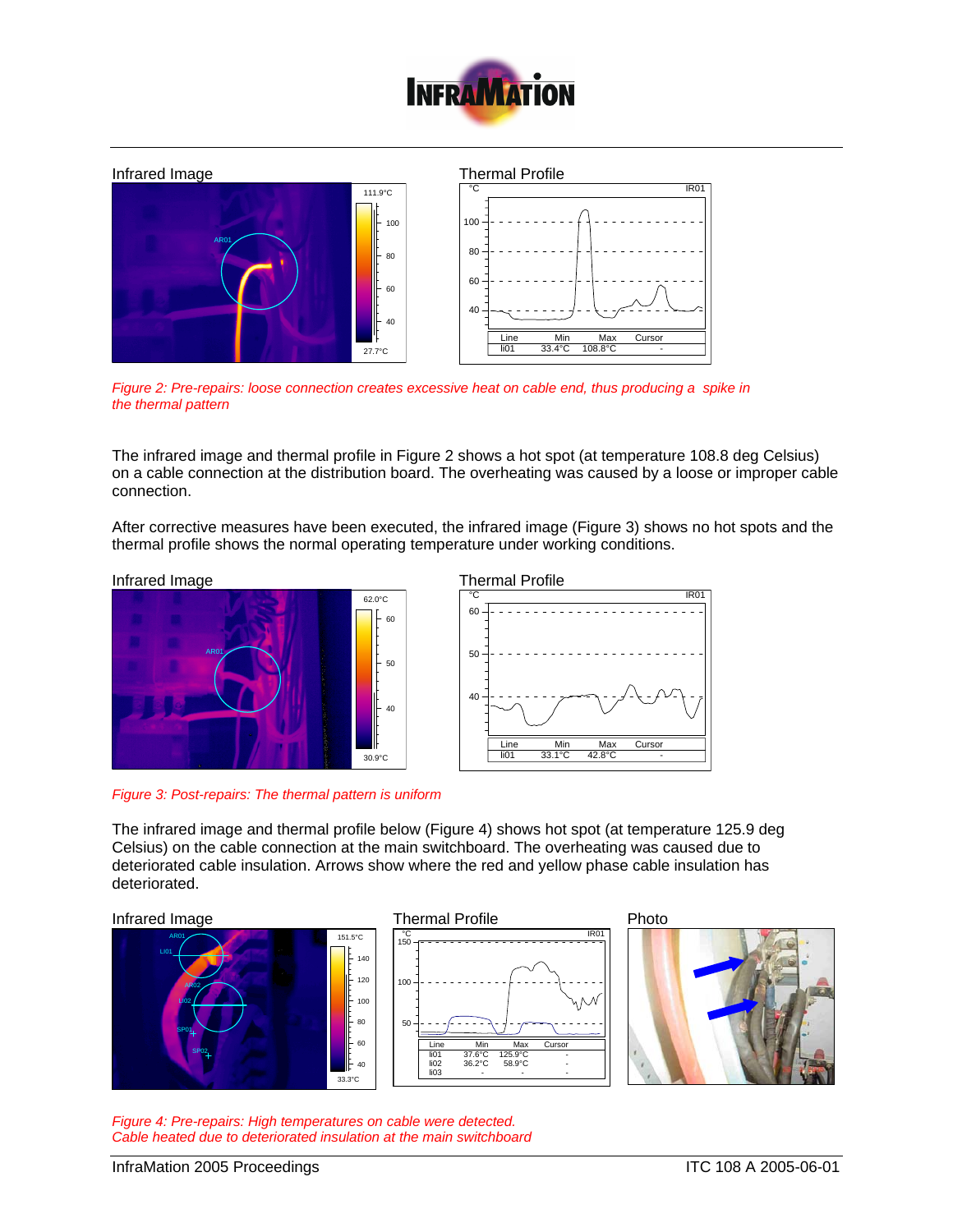

After repairs to the cable, the infrared image reveals no hot spots and the thermal profile shows normal operating temperatures under working conditions.



*Figure 5: Post-repairs: The thermal pattern is uniform* 



*Figure 6: Photos show the damaged cable after installation of a new one* 

### **SUMMARY**

The situation outlined in this paper, if not corrected, would have either led to fire, a short circuit or tripping of the circuit due to excessive heat on the cable; thus, leading to serious downtime in critical areas. By employing infrared imaging techniques, we can actually predict the problem beforehand, thereby enabling us to rectify it, and the infrared images taken after corrective action shows them to be effective.

It is very difficult to place a monetary value on the benefits realized from an infrared inspection program because the faults are found and repaired before failure occurs. The failure could be from a simple circuit tripping to a major fire due to excessive heat. By establishing a proper infrared inspection program, the benefits are easily realized, as the reliability and safety of electrical installations are ensured. At Faber Medi-Serve (FMS), we think of our infrared program as one of our key implementations.

### ACKNOWLEDGEMENTS

The authors wish to thank the Infrared Training Center at FLIR Systems and Faber Medi-Serve Sdn Bhd for providing assistance and resources.